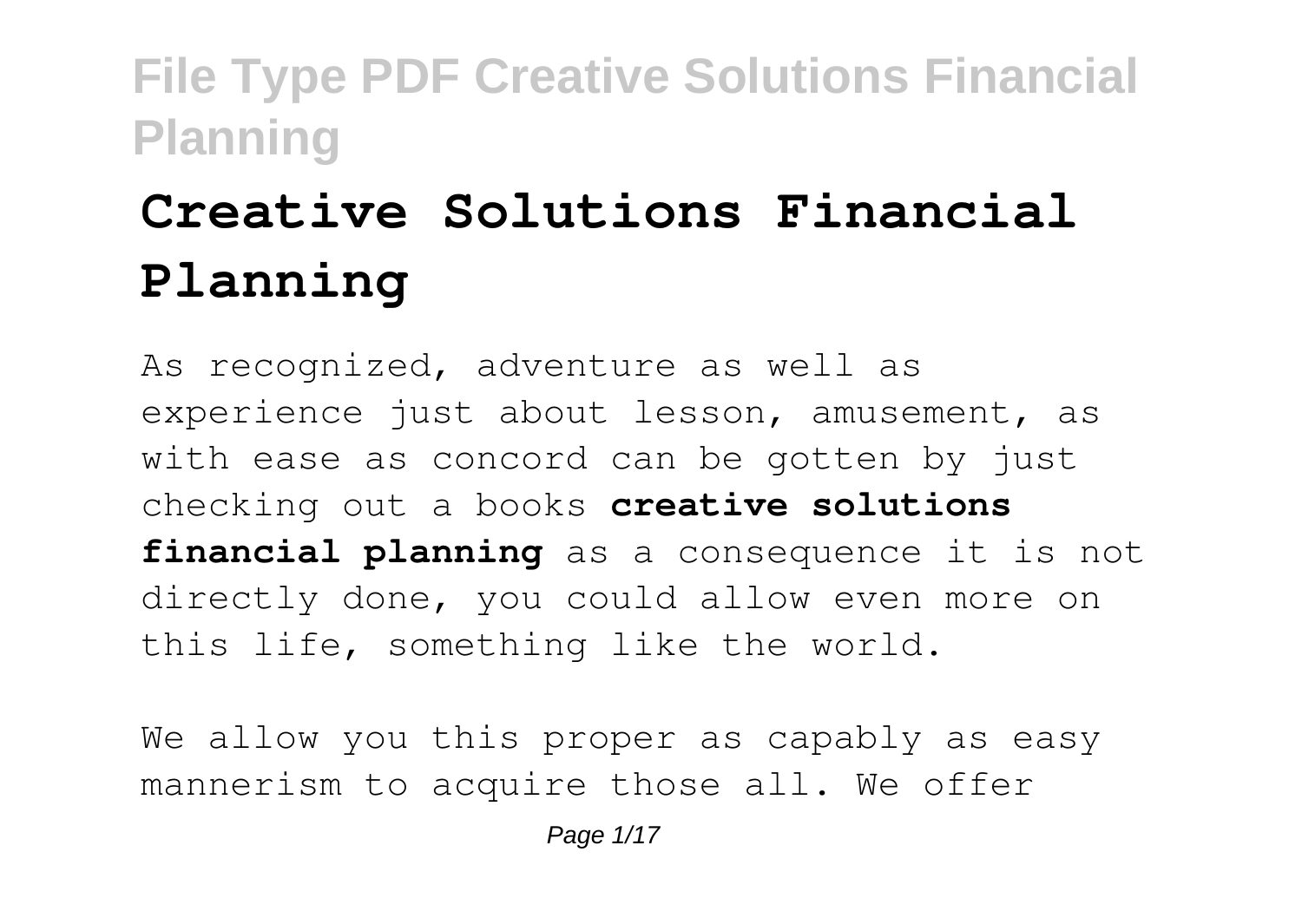creative solutions financial planning and numerous ebook collections from fictions to scientific research in any way. accompanied by them is this creative solutions financial planning that can be your partner.

The Book That Changed My Life Day in life of a Financial Analyst | What I Do [London, UK] **How to Buy A House WITHOUT GOING BROKE | How Much Home Can I Afford | Real Estate Investing** *The 2020 Border Innovation Challenge* personal finance 101, personal finance basics, and fundamentals *Creative Core Financial Solutions: Facilitating Client-*Page 2/17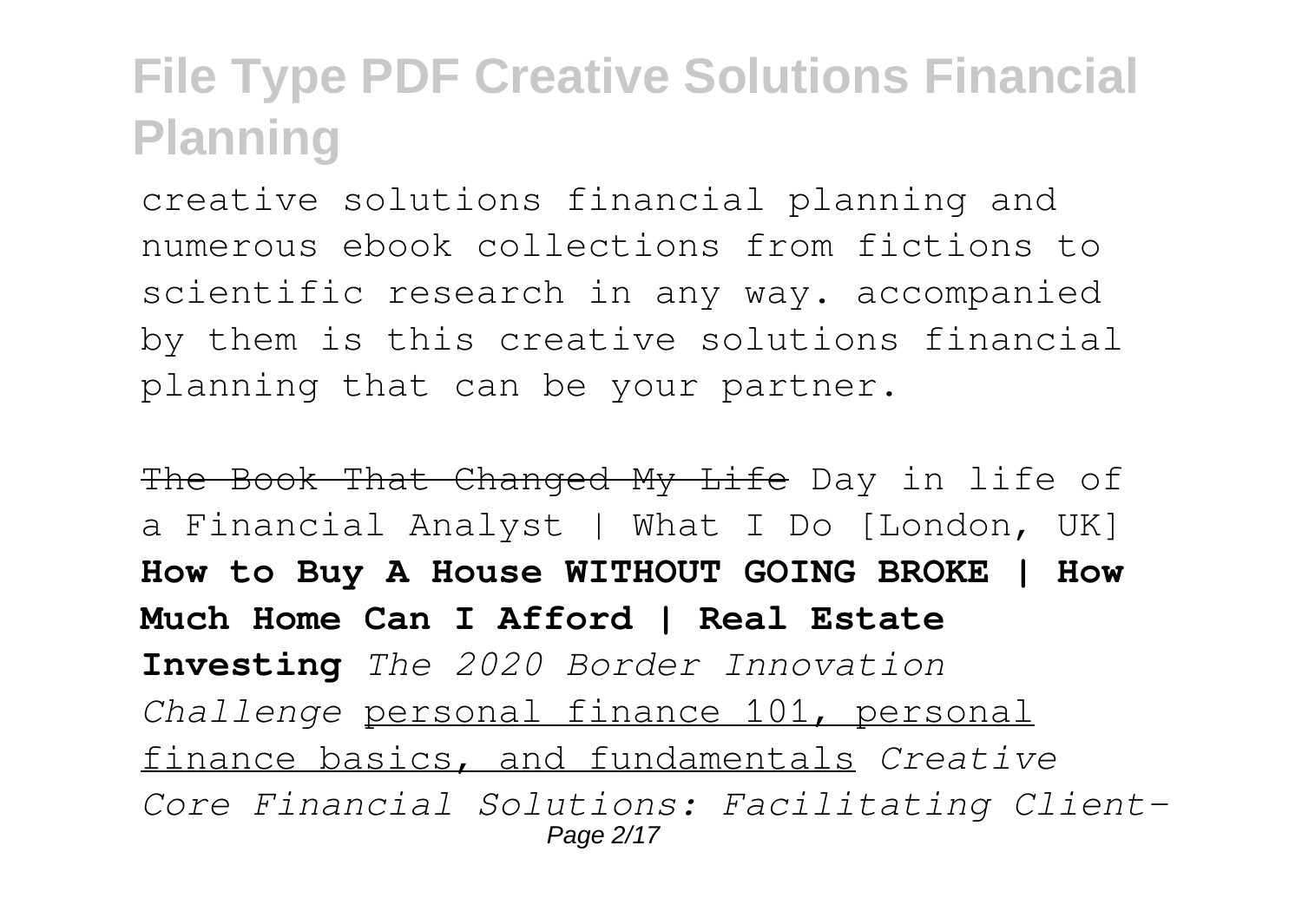*Centered Success All the financial advice you'll ever need fits on a single index card* 4.Business English Class | Marketing Campaign (Link para Turmas de Business English na descrição) **Get This Most Important Financial Planning Book!** Build your own Financial Planning Spreadsheet (part 8) - Estimating Fees Investing Strategies with Peter Mallouk *Financial Planning And Investment Advisors Sunnyvale - Destination Wealth Management* Drawing Conclusions: Is renting really a waste of money? The 5 Ways To Invest \$100 In 2020 *The Harvard Principles of Negotiation* Personal Capital Wealth Management ( HONEST Page 3/17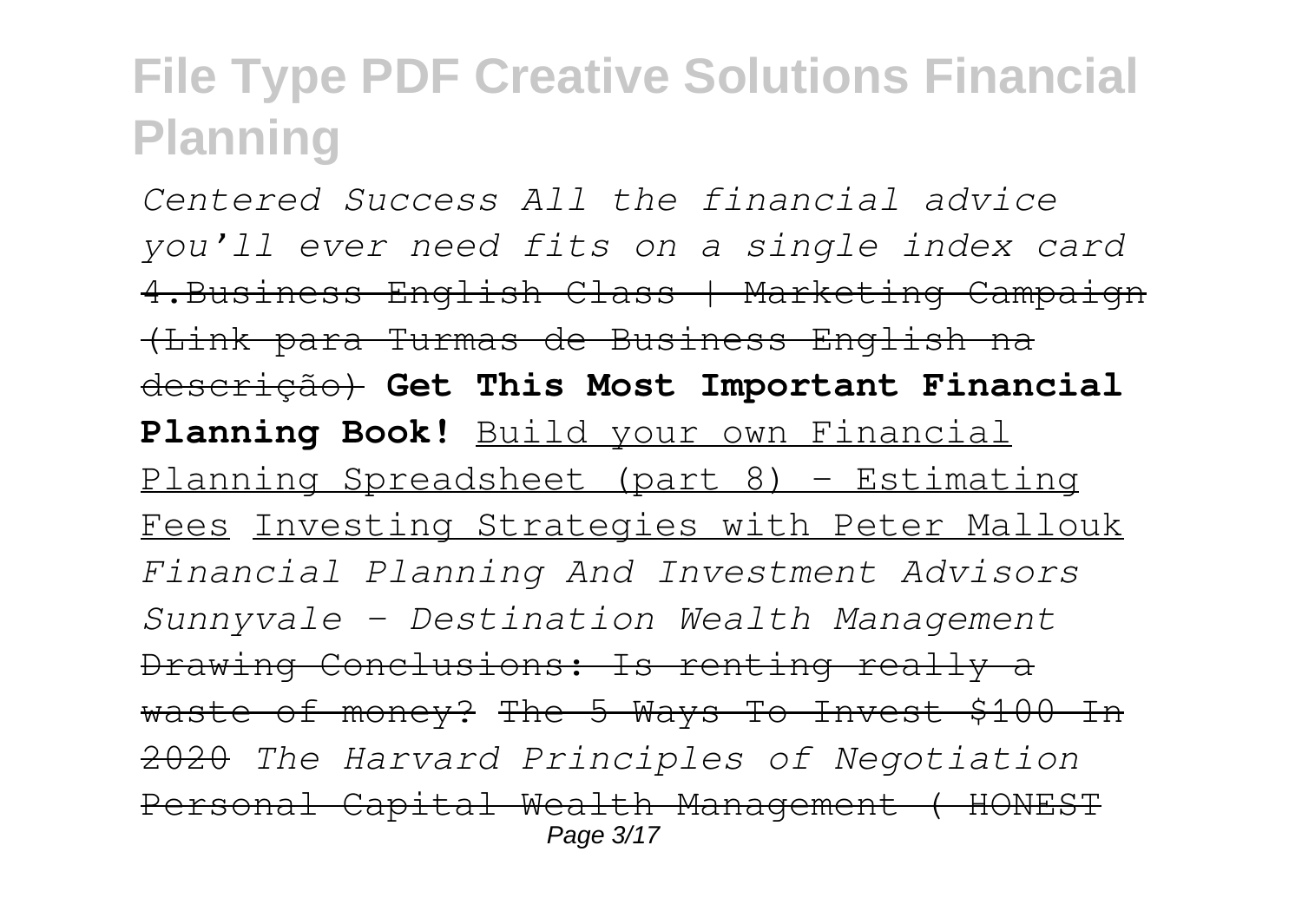REVIEW 2020 ) Tell Me About Yourself - A Good Answer to This Interview Question How To Start A Presentation | Insurance Presentation | Dr Sanjay Tolani Insurance Objection Handling | Objection Handling Training Live | Dr Sanjay Tolani

28000 Presentation Live + Income Protection | Financial Planning Presentation | Dr Sanjay TolaniCase interview examples - New product launch case interview example (ADD A COMMENT \u0026 I'LL SCORE YOU) **Technical Concept Presentation [LIVE] | Retirement Planning Playbook | Dr Sanjay Tolani**

How To Be a Financial Advisor | Part 1 | Page 4/17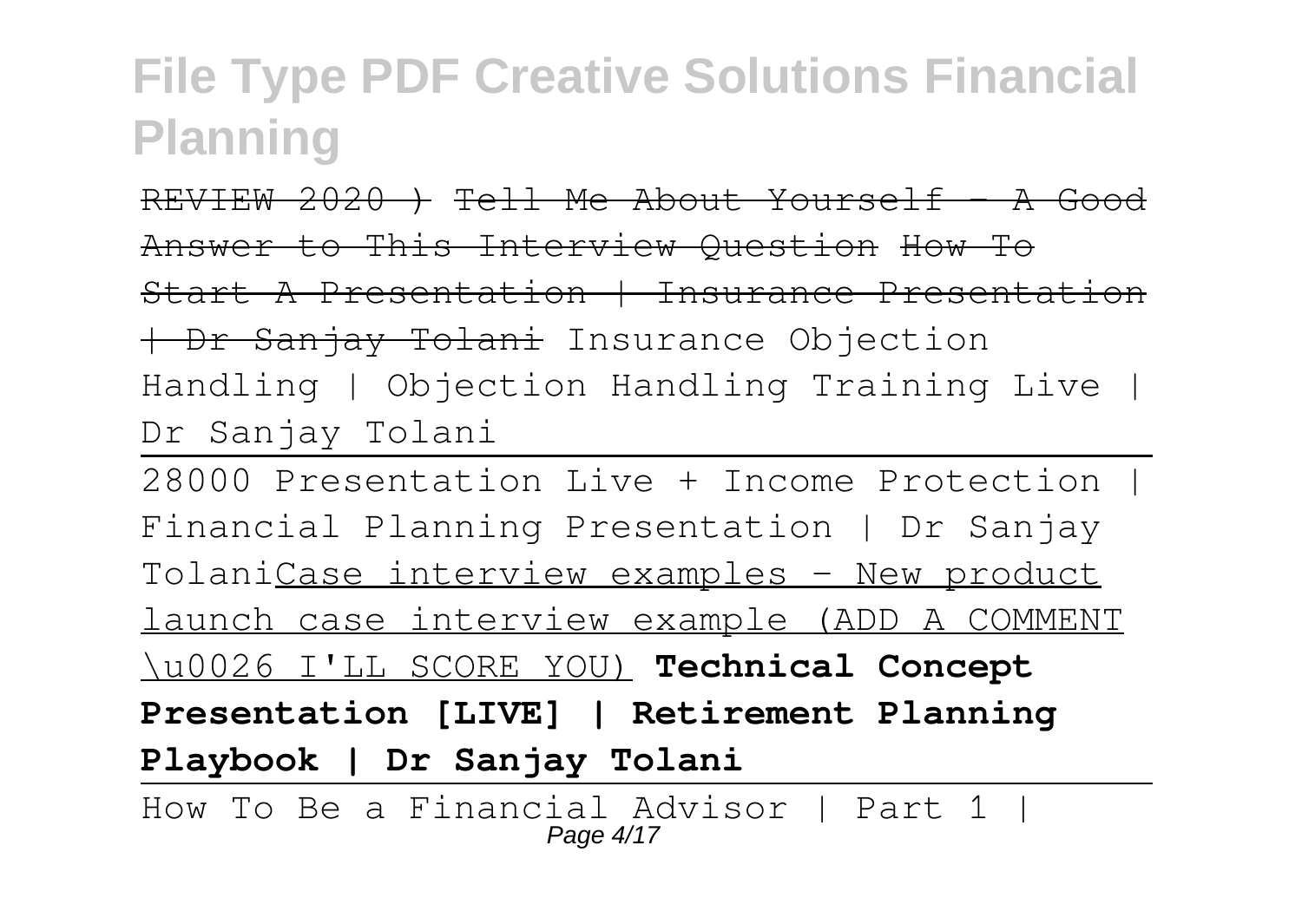Before You Get Started

Creative Financial Planning**The One Page Financial Plan by Carl Richards | Book Summary by ETMONEY (with Hindi Subtitles) Business Principles That Improve Your Life, with Josh Kaufman | Afford Anything Podcast (Audio-Only) Wealth Management Firm and Financial Planner Raleigh NC** *The Most Important Tool In Your Fee Based Financial Planning Practice Toolbox | FEE006* How to Become a Millionaire in 3 Years | Daniel Ally | TEDxBergenCommunityCollegeThe cost of financial advice versus the value of Financial Planning *Creative Solutions* Page 5/17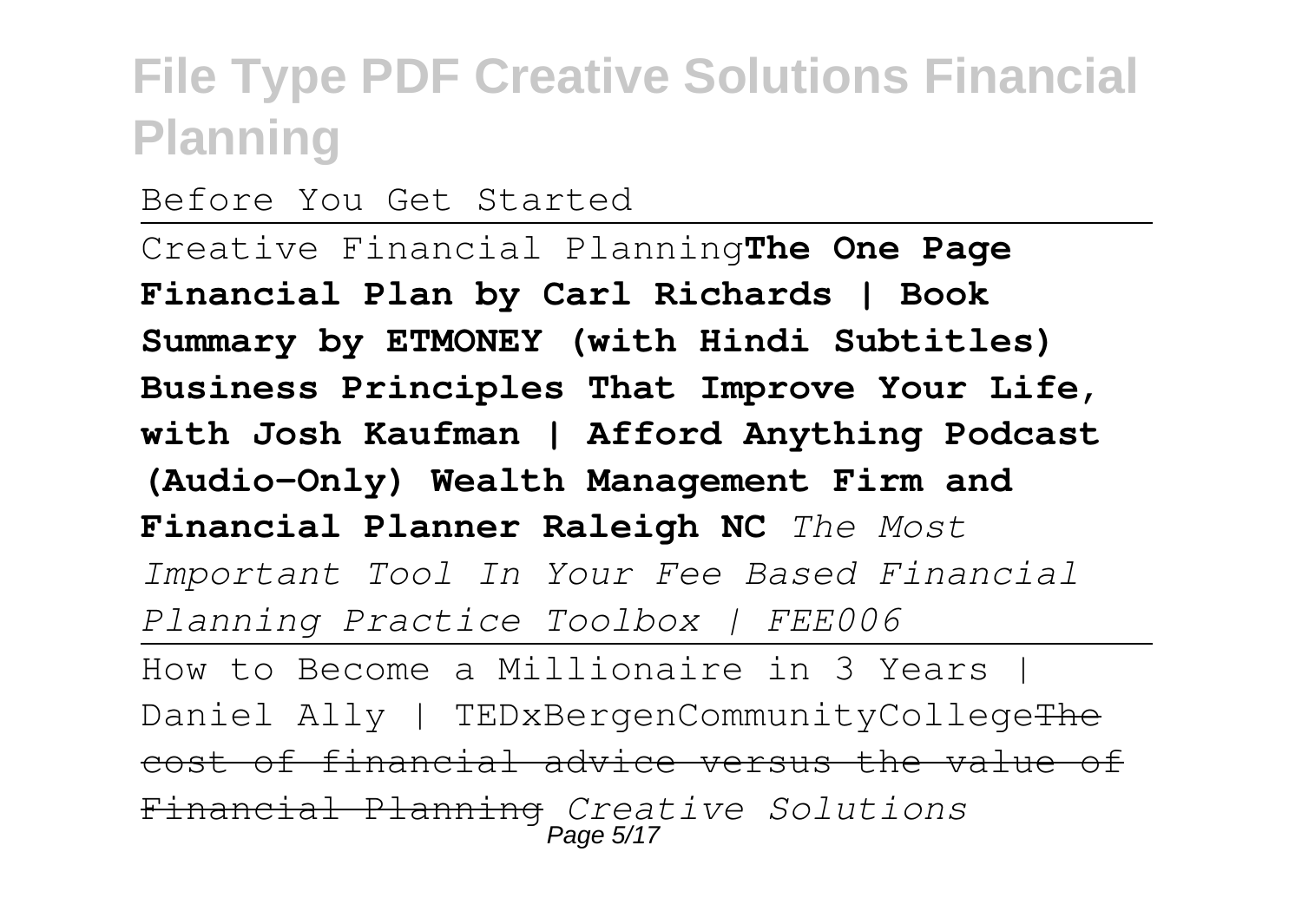*Financial Planning* Financial Planning and Investing. Financial planning and Investing are a dynamic process. Your goals evolve over the years due to changes in your circumstances, such as retirement, inheritance, career change, marriage, or a growing family. ... Creative Financial Solutions, LLC. Office: 304-302-0272. Office: 740-533-2072. Office: 740 335-0070 ...

*Home | Creative Financial Solutions, LLC* Serve your clients' accounting, bookkeeping, and financial needs more efficiently with Page 6/17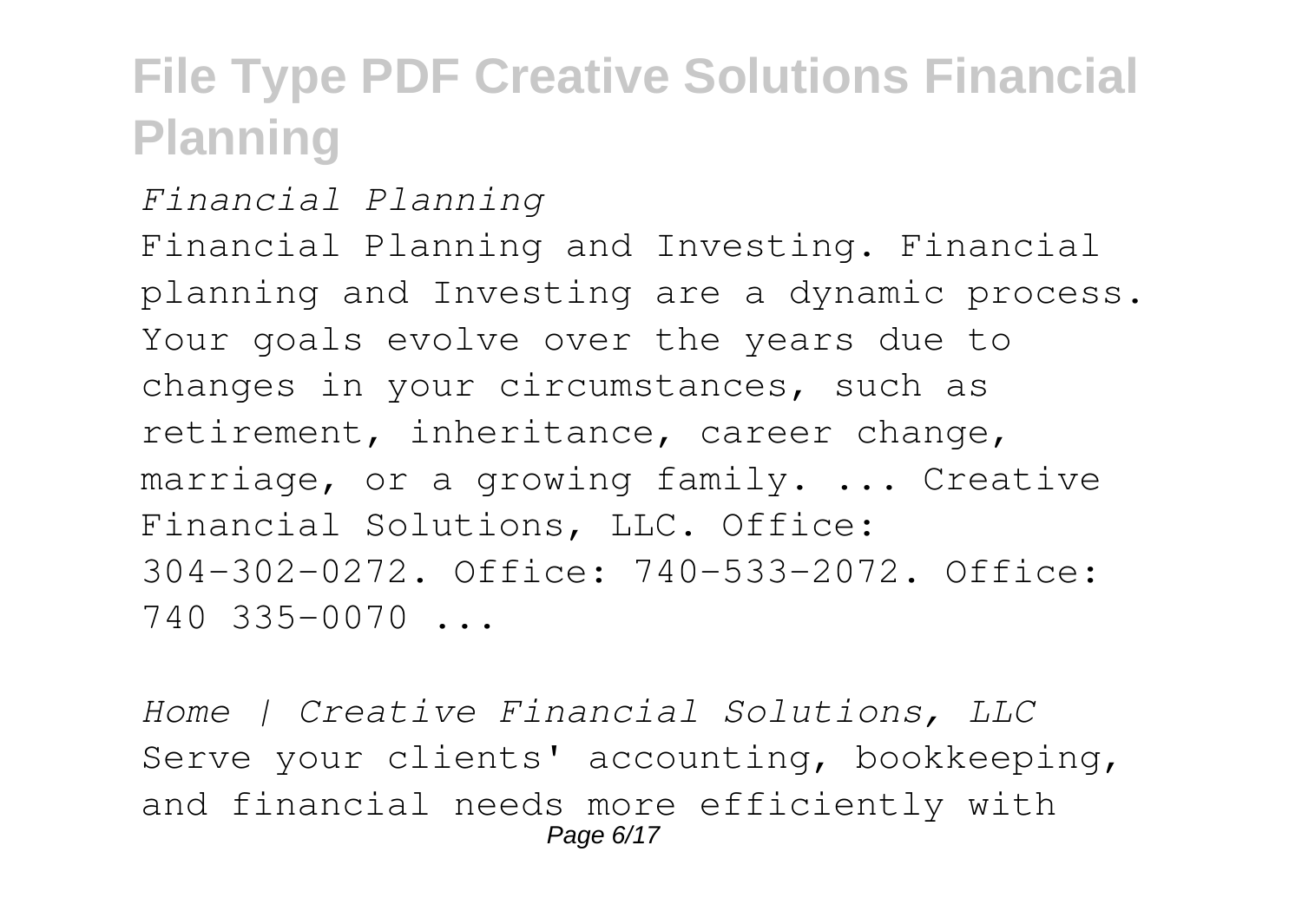accounting and auditing software solutions. Accounting CS All-in-one professional accounting software with write-up, trial balance, financial statements, payroll, and more.

*CS Professional Suite - Thomson Reuters* Welcome to Creative Planning. We are focused on providing clients with customized investment plans and comprehensive wealth management services.

*Creative Planning Home* Find 14 listings related to Creative Page 7/17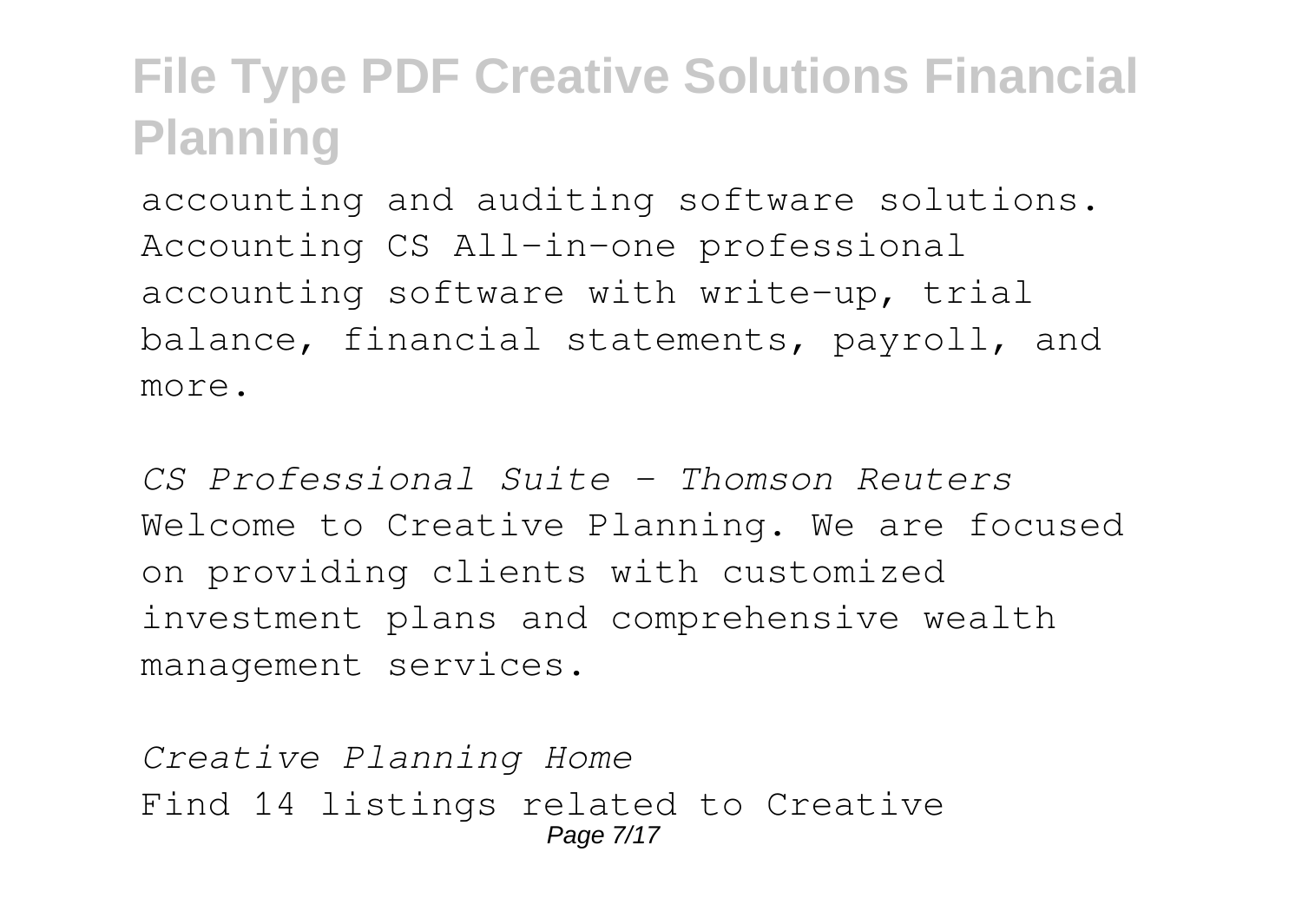Financial Planning in Nyack on YP.com. See reviews, photos, directions, phone numbers and more for Creative Financial Planning locations in Nyack, NY.

*Creative Financial Planning in Nyack, NY with Reviews - YP.com* Financial Planning Consultants in Wshngtn Ct Hs, OH. See BBB rating, reviews, complaints, & more. Get Accredited Business Login Scam Tracker. ... Creative Financial Solutions, LLC.

*Creative Financial Solutions, LLC | Better* Page 8/17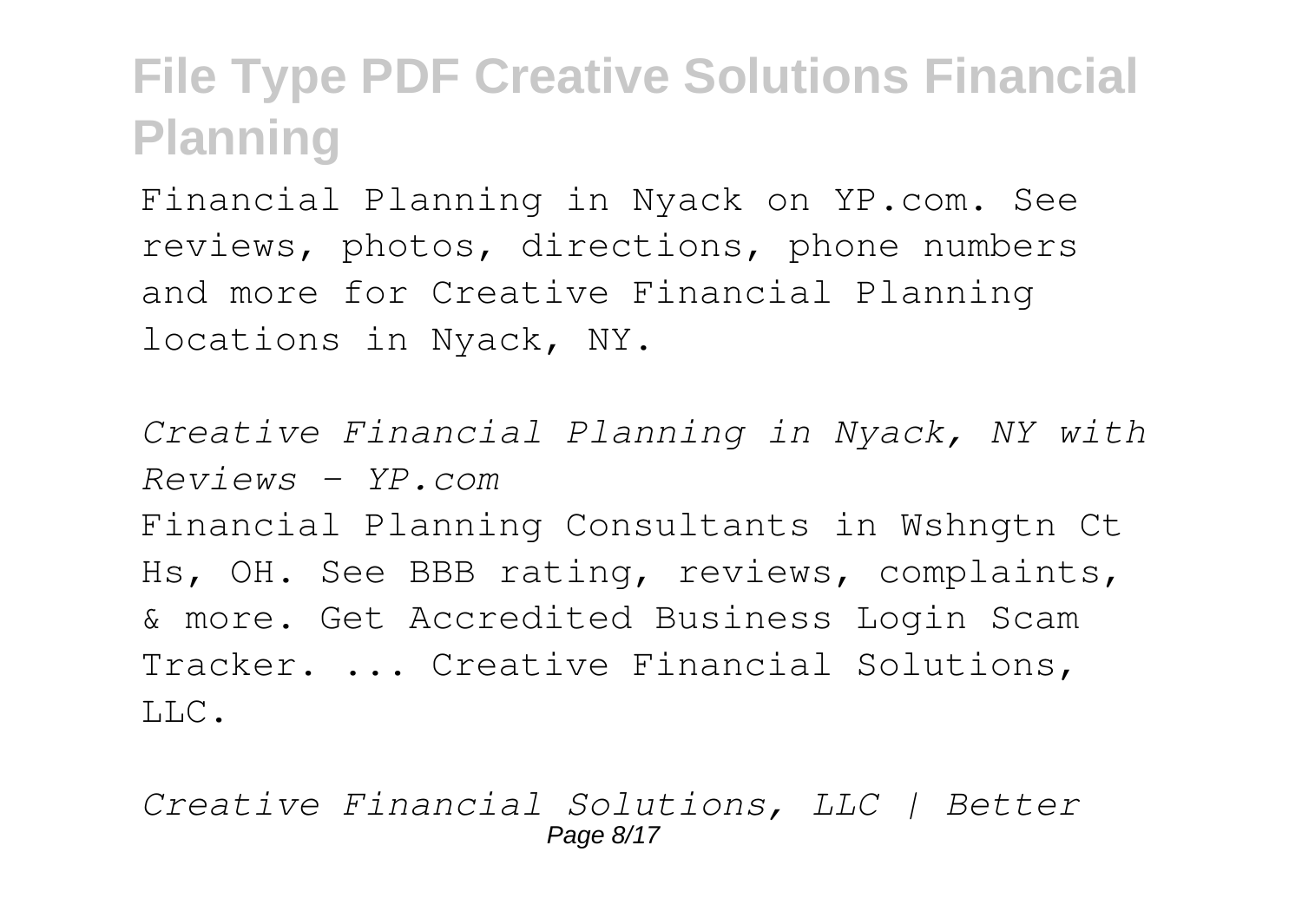*Business Bureau ...* Creative Financial Planning, Inc. (845) 634-6050 101 South Broadway South Nyack, NY 10960 (Rockland County, New York) Follow us on Facebook! Connect with us on LinkedIn! Check us out on Instagram!

*Who We Are | Creative Financial Planning* Online Library Creative Solutions Financial Planning Creative Solutions Financial Planning If you ally compulsion such a referred creative solutions financial planning book that will find the money for you worth, get the definitely best seller Page  $9/17$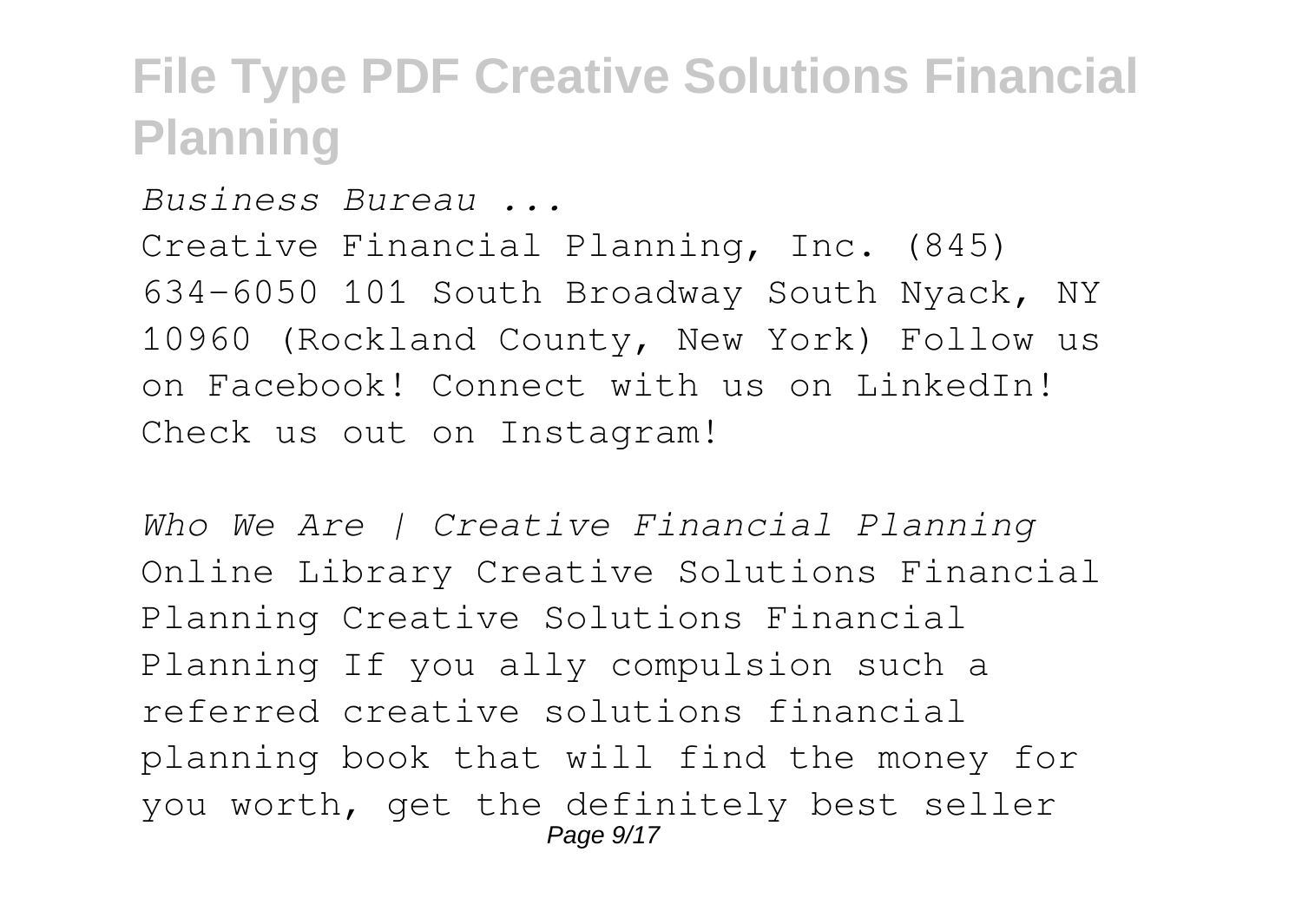from us currently from several preferred authors.

*Creative Solutions Financial Planning* STRENGTH THROUGH COLLABORATION. TO HELP MAXIMIZE YOUR FINANCIAL OBJECTIVES. With CREATIVE, clients benefit from the firm's collective experience that span decades. Complementing this long-standing expertise are Client Experience, Wealth Strategies, and Investment Services teams, as well as strategic resources to help with specialized business services.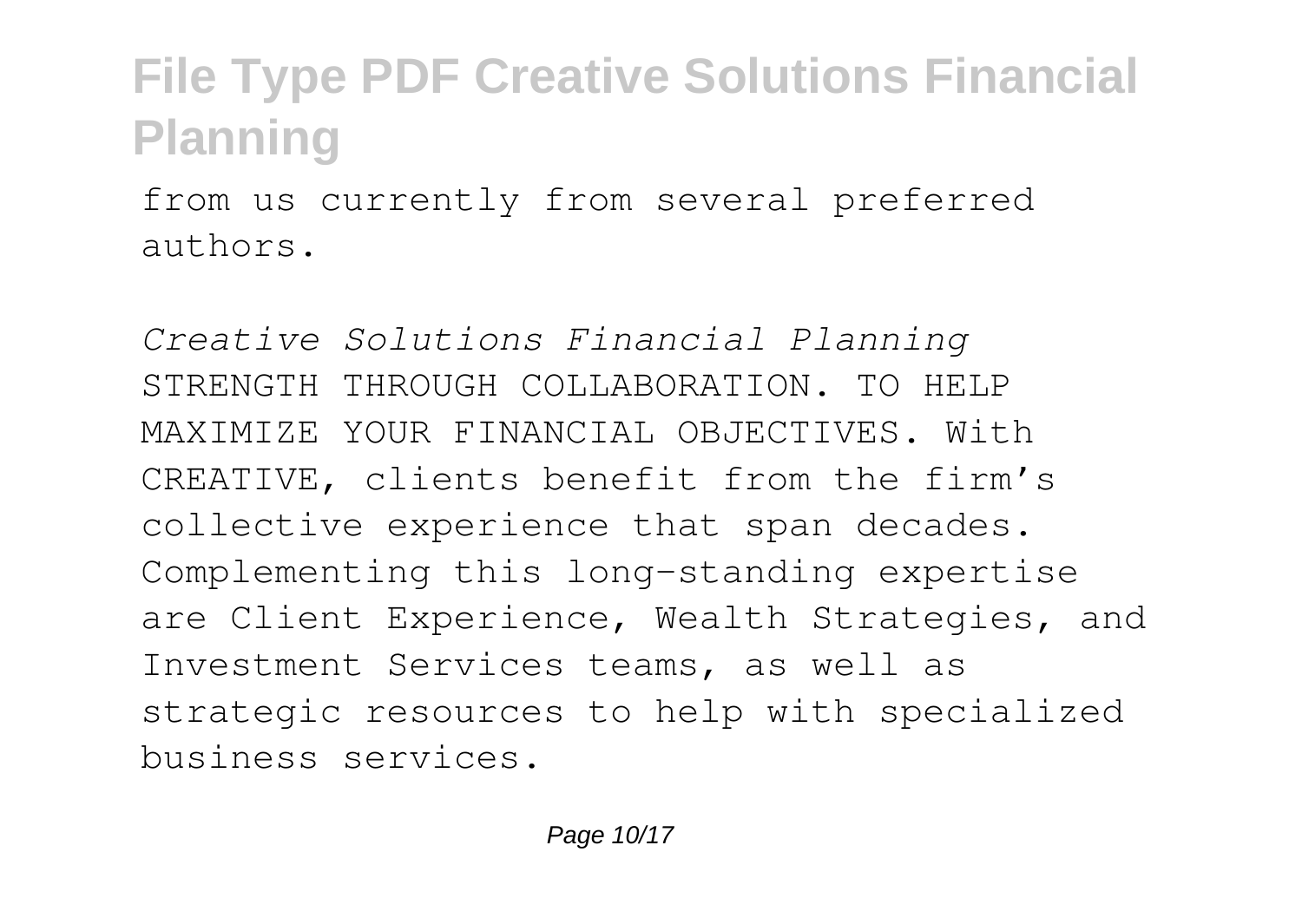*Creative Financial Group* Creative Financial Solutions is a trading style of Creative Advice Ltd which is authorised and regulated by the Financial Conduct Authority (www.fca.org.uk/register/). FCA registration no: 454893 The value of pensions and investments and the income they produce can fall as well as rise. You may get back less than you invested.

*Home - Creative Financial Solutions* ©2018 Creative Financial Staffing. This website is the property of Creative Financial Staffing, LLC. Creative Financial Staffing, Page 11/17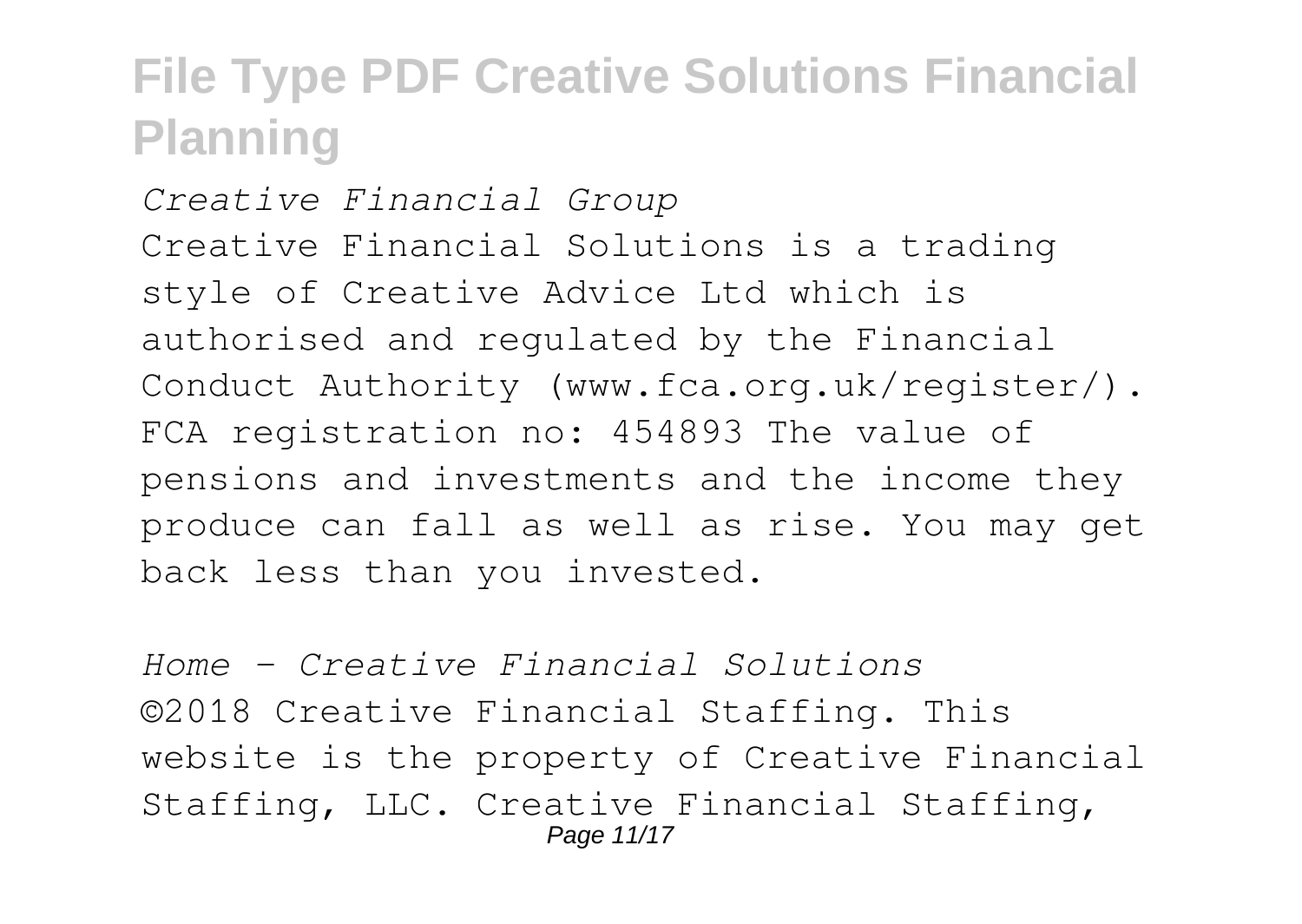LLC is a licensor of Registered Representatives, separate and independent legal entities that are licensed to use "Creative Financial Staffing" or "CFS" in connection with providing staffing and recruiting services to their clients.

*Home | Creative Financial Staffing (CFS)Creative Financial ...* Creative Financial Solutions 9800 Mt. Pyramid Ct., Suite 400 Englewood, CO 80112 Phone: 720-895-1347

*Home - Creative Financial Solutions* Page 12/17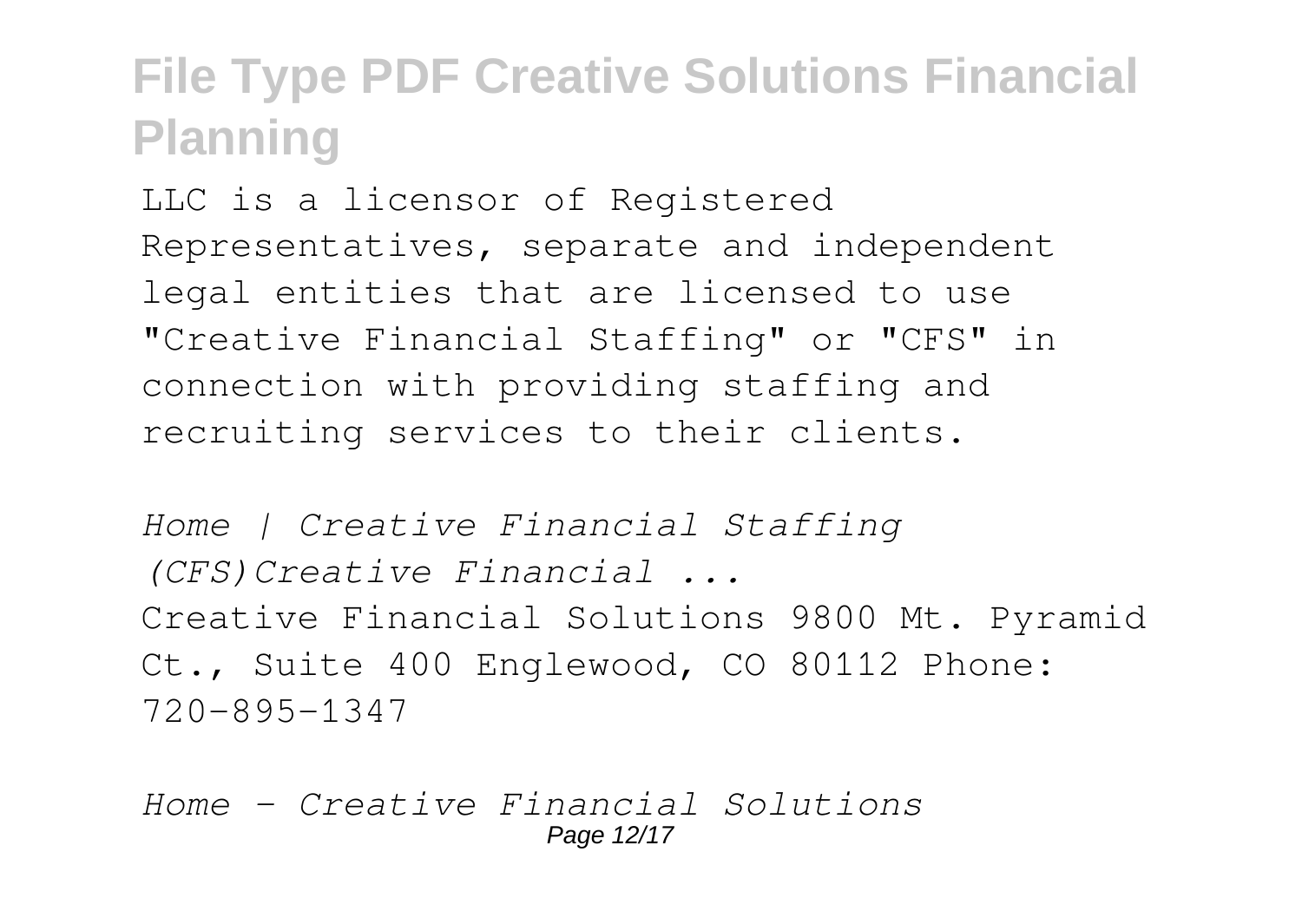Services - Creative Planning ... Services

*Services - Creative Planning* Creative Financial Solutions (CFS) is a completely independent fee-based firm located in Denver Colorado, specializing in comprehensive financial planning and investment management services to...

*Creative Financial Solutions Inc. | Better Business Bureau ...* Creative Planning Financial Group 1867 Yonge St., Suite 500 Toronto, ON M4S 1Y5. P: (416) 487-5210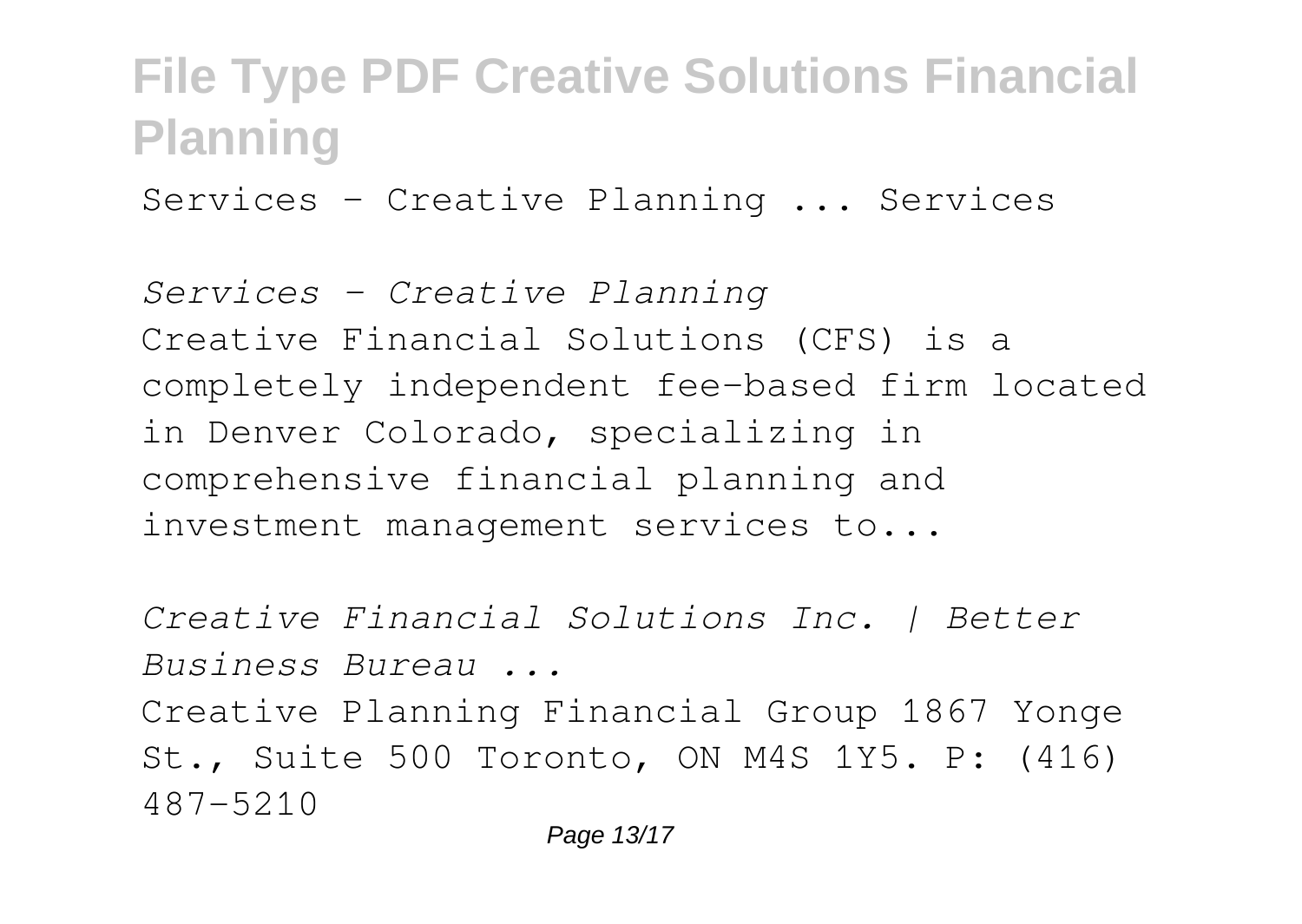*Creative Planning Financial Group | Creating and ...*

Creative Planning, Inc. is one of the largest financial advisor firms in Kansas and the U.S. Its 344 advisors have more than \$36.5 billion in client assets under management (AUM). The firm's headquarters are in Overland Park, Kansas, though it also runs 24 other office locations around the country.

*Creative Planning Review | SmartAsset.com* Financial Planning Success Solutions Knowing exactly where you are and where you want to Page 14/17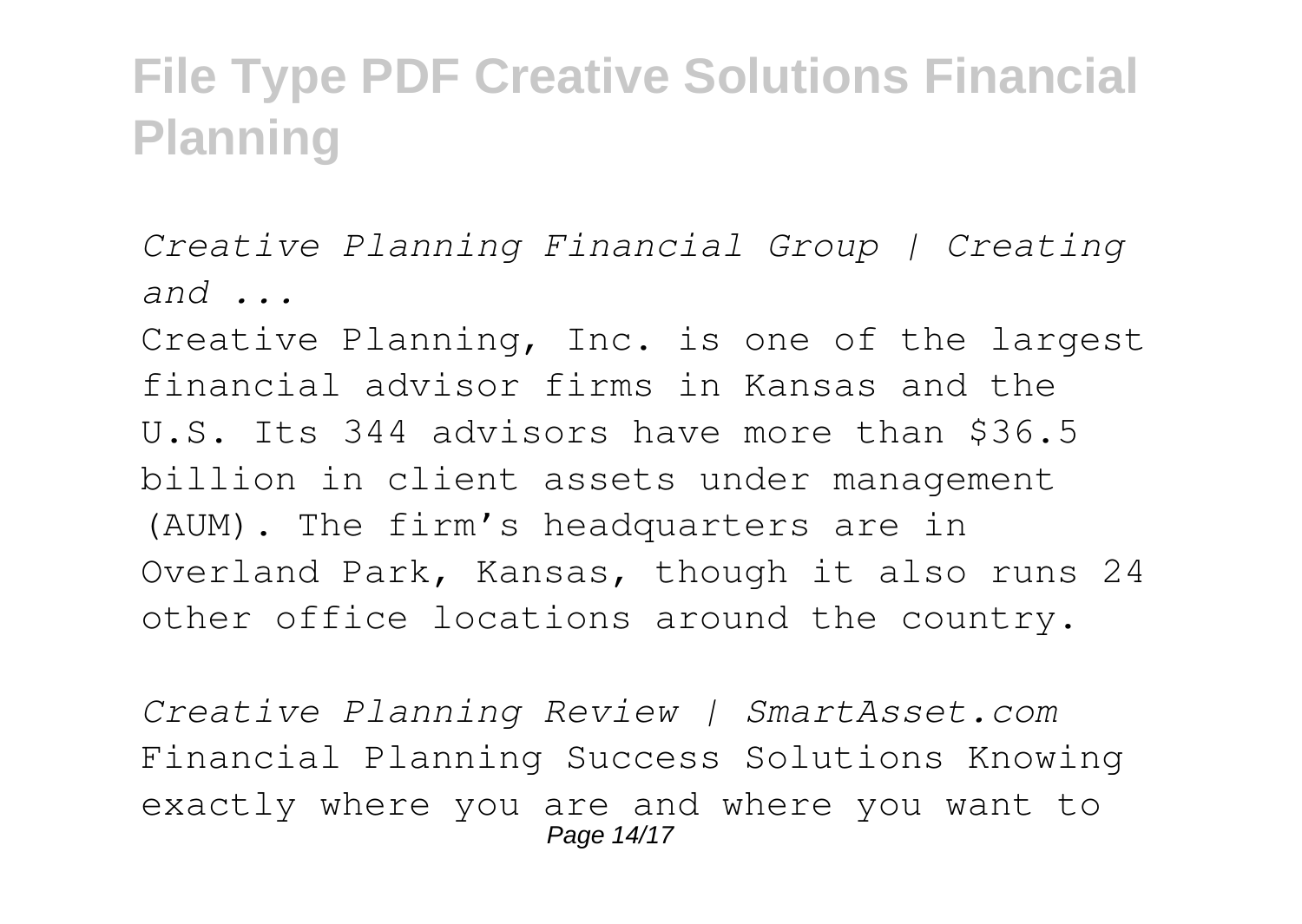be is essential. Understanding what it will take and how to get there is a truly vital part of achieving your dreams. Our comprehensive planning and wealth management services can help you to develop a personalized road map for success. We will provide our ...

*About The Financial Firm - Money Concepts* Creative Planning, registered in 1983, is a Registered Investment Advisor (RIA) in 50 state (s) with a licensed staff of 410 advisors. Creative Planning manages \$55.5 billion and provides investment advisory Page 15/17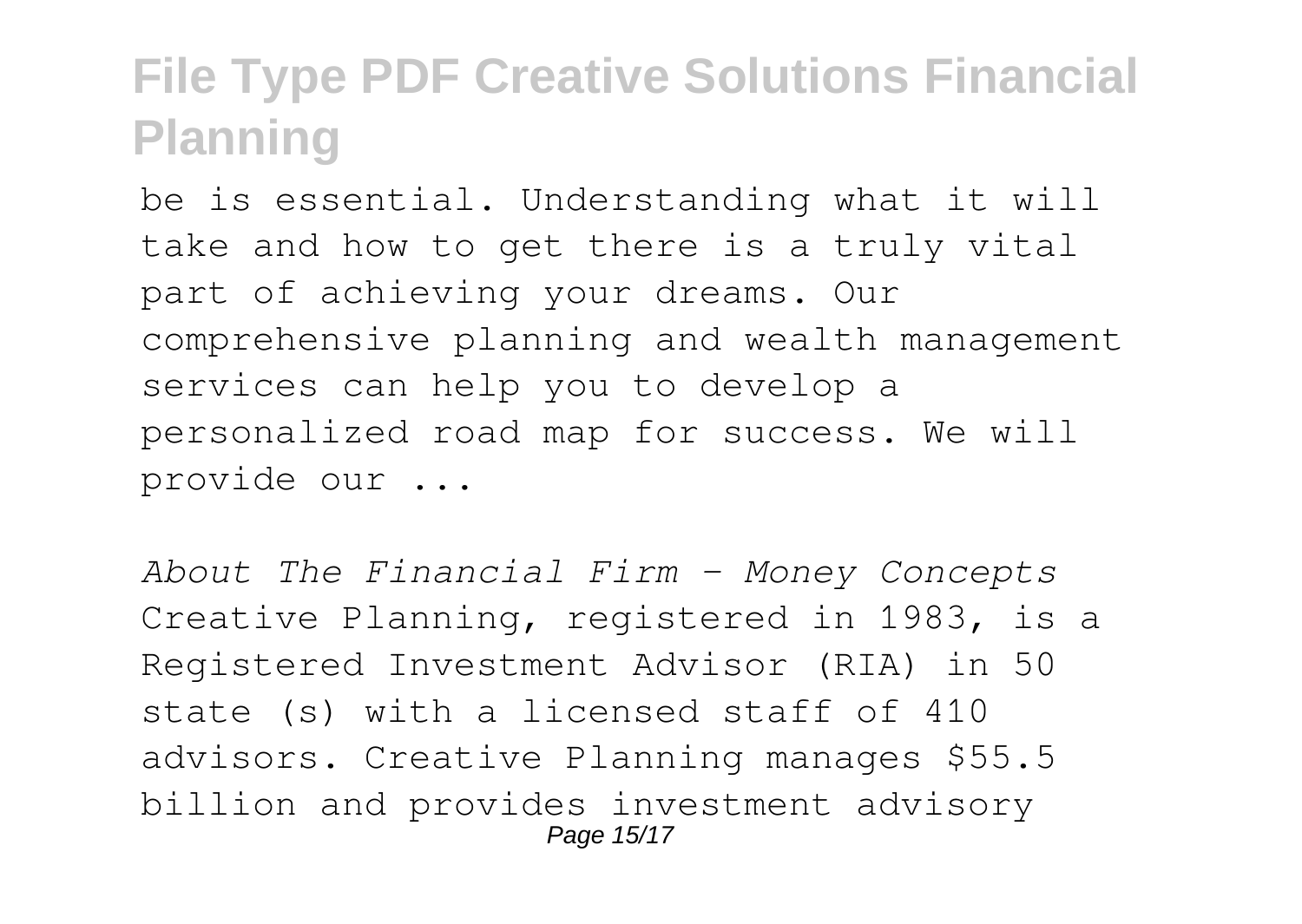services for 41,379 clients (1:101 advisor/client ratio).

*Creative Planning Review 2020 | investor.com* Planning. Not sure what rental equipment you need for your next event? Contact us and we will help you; our goal is to make the entire process as stress free as possible. Goodies. Creative Solutions offers a wide selection of party rental equipment. From tents to tables, from lighting to linens: we have it all in our comprehensive inventory.